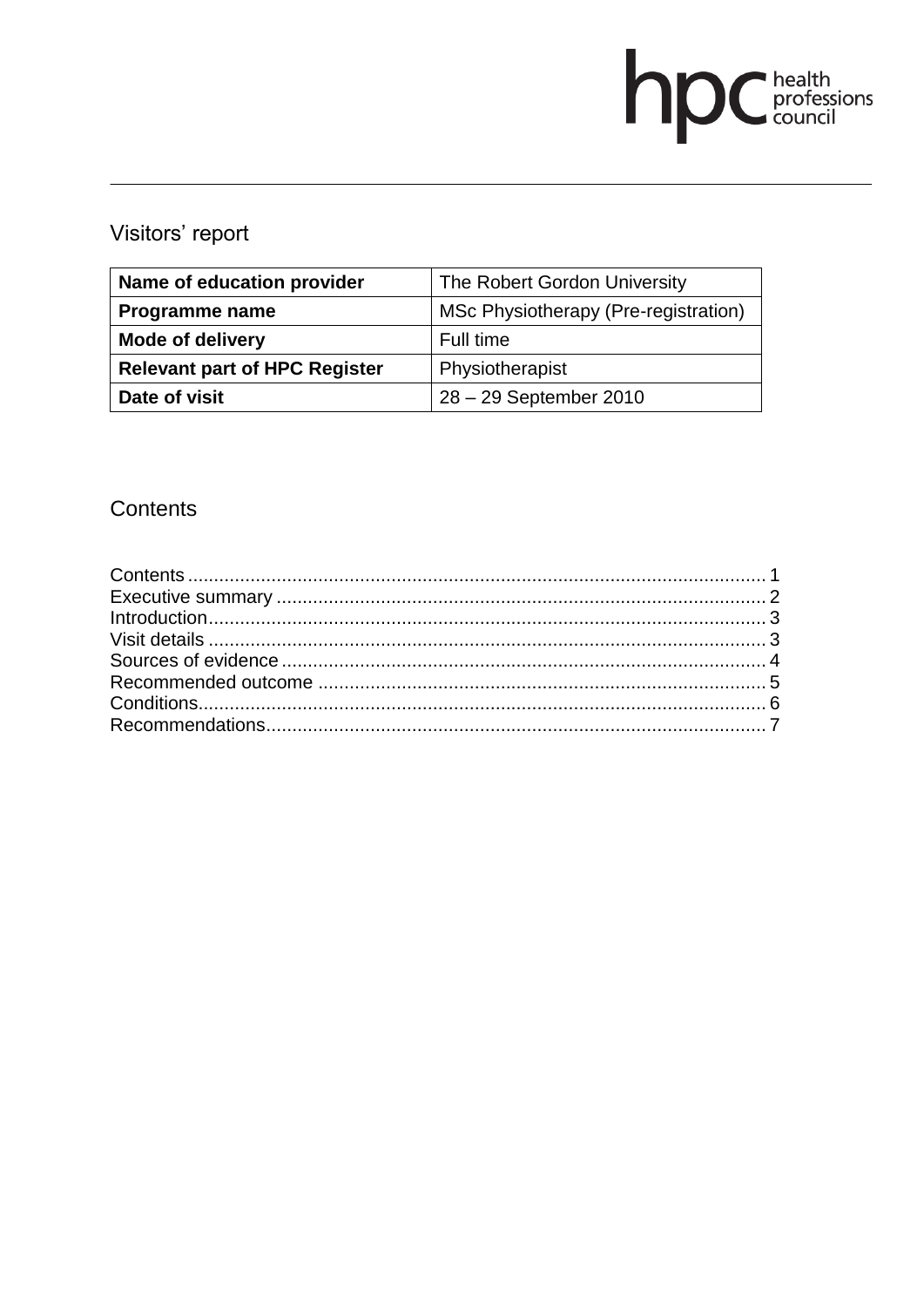#### Executive summary

The Health Professions Council (HPC) approve educational programmes in the UK which health professionals must complete before they can apply to be registered with us. The HPC is a health regulator and our main aim is to protect the public. The HPC currently regulates 15 professions. All of these professions have at least one professional title which is protected by law. This means that anyone using the title 'Physiotherapist' or 'Physical therapist' must be registered with us. The HPC keep a register of health professionals who meet our standards for their training, professional skills, behaviour and health.

The visitors' report which follows outlines the recommended outcome made by the visitors on the ongoing approval of the programme. This recommended outcome was accepted by the Education and Training Committee (Committee) on 9 December 2010. At the Committee meeting on 9 December 2010, the ongoing approval of the programme was re-confirmed. This means that the education provider has met the condition(s) outlined in this report and that the programme meets our standards of education and training (SETs) and ensures that those who complete it meet our standards of proficiency (SOPs) for their part of the Register. The programme is now granted open ended approval, subject to satisfactory monitoring.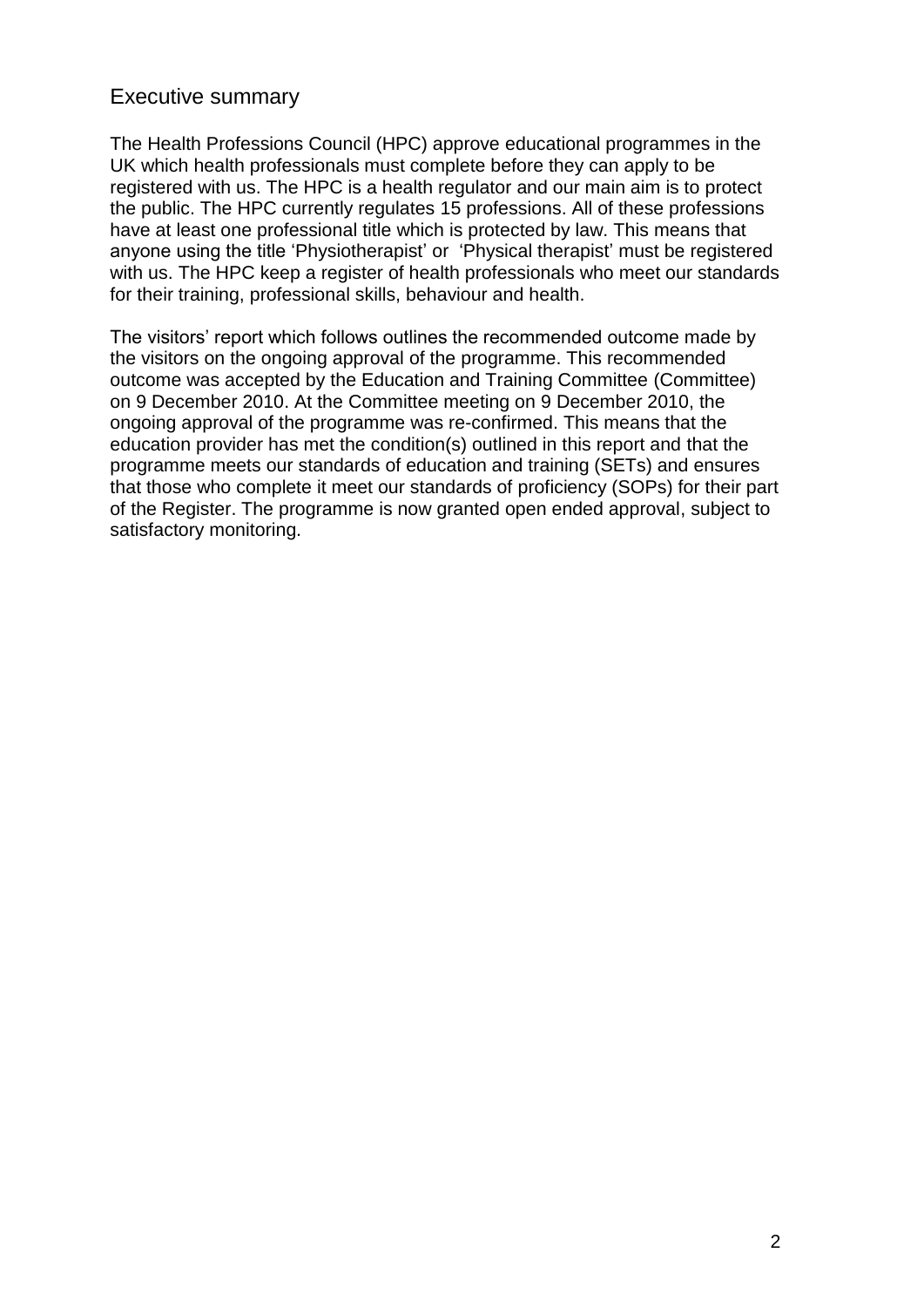## Introduction

The HPC visited the programme at the education provider to consider major changes proposed to the programme. The major change affected the following standards - programme admissions, programme management and resources, curriculum, practice placements and assessment. The programme was already approved by the HPC and this visit assessed whether the programme continued to meet the standards of education and training (SETs) and continued to ensure that those who complete the programme meet the standards of proficiency (SOPs) for their part of the Register.

This visit was an HPC only visit. The education provider did not validate or review the programme at the visit and the professional body did not consider their accreditation of the programme. The education provider supplied an independent chair and secretary for the visit. The visit also considered the following programmes - Post Graduate Diploma in Physiotherapy (Preregistration) and BSc (Hons) Occupational Therapy. Separate reports exists for these programmes.

#### Visit details

.

| Name of HPC visitors and profession                        | Fleur Kitsell (Physiotherapist)<br><b>Claire Brewis (Occupational</b><br>Therapist) |
|------------------------------------------------------------|-------------------------------------------------------------------------------------|
| HPC executive officer (in attendance)                      | Mandy Hargood                                                                       |
| Proposed student numbers                                   | 24                                                                                  |
| Initial approval                                           | 1 January 2001                                                                      |
| Effective date that programme approval<br>reconfirmed from | September 2010                                                                      |
| Chair                                                      | Jo Royle (The Robert Gordon<br>University)                                          |
| Secretary                                                  | Lucy Jack (The Robert Gordon<br>University)                                         |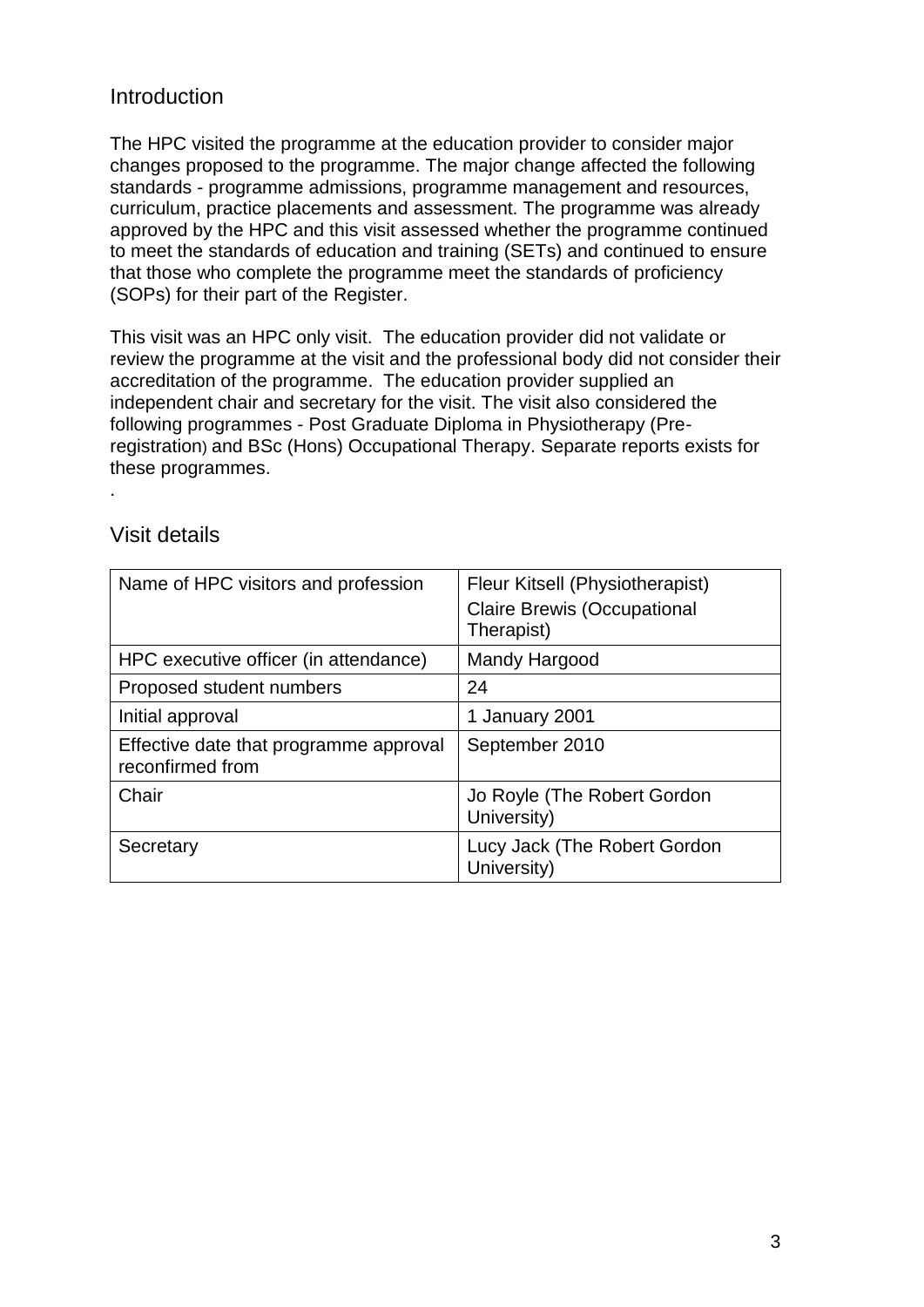# Sources of evidence

Prior to the visit the HPC reviewed the documentation detailed below, sent by the education provider:

|                                                                                       | Yes | No. | N/A |
|---------------------------------------------------------------------------------------|-----|-----|-----|
| Programme specification                                                               |     |     |     |
| Descriptions of the modules                                                           |     |     |     |
| Mapping document providing evidence of how the<br>education provider has met the SETs |     |     |     |
| Mapping document providing evidence of how the<br>education provider has met the SOPs |     |     |     |
| Practice placement handbook                                                           |     |     |     |
| Student handbook                                                                      |     |     |     |
| Curriculum vitae for relevant staff                                                   |     |     |     |
| External examiners' reports from the last two years                                   |     |     |     |

The HPC did not review external examiners reports prior to the visit as the education provider did not submit it.

During the visit the HPC saw the following groups or facilities:

|                                                                                                  | Yes | <b>No</b> | N/A |
|--------------------------------------------------------------------------------------------------|-----|-----------|-----|
| Senior managers of the education provider with<br>responsibility for resources for the programme |     |           |     |
| Programme team                                                                                   |     |           |     |
| Placements providers and educators/mentors                                                       |     |           |     |
| <b>Students</b>                                                                                  |     |           |     |
| Learning resources                                                                               |     |           |     |
| Specialist teaching accommodation<br>(eg specialist laboratories and teaching rooms)             |     |           |     |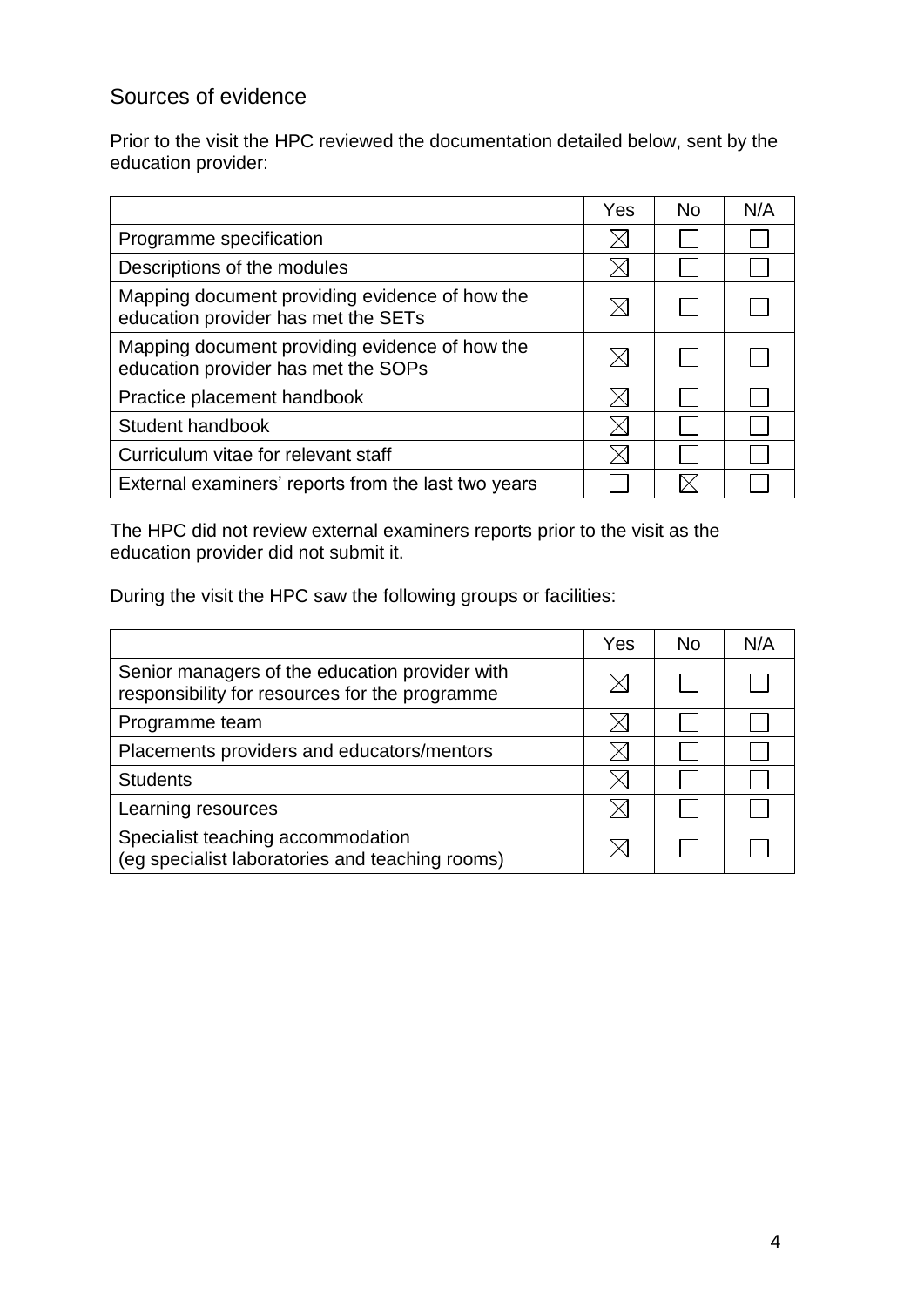#### Recommended outcome

To recommend a programme for ongoing approval, the visitors must be assured that the programme meets all of the standards of education and training (SETs) and that those who complete the programme meet our standards of proficiency (SOPs) for their part of the Register.

The visitors agreed to recommend to the Education and Training Committee that a number of conditions are set on the programme, all of which must be met before the ongoing approval of the programme is reconfirmed.

The visitors agreed that 55 of the SETs have been met and that conditions should be set on the remaining 2 SETs.

Conditions are requirements that the education provider must meet before the programme can be recommended for ongoing approval. Conditions are set when certain standards of education and training have not been met or there is insufficient evidence of the standard being met.

The visitors have also made a number of recommendations for the programme.

Recommendations are observations on the programme or education provider which do not need to be met before the programme is recommended for ongoing approval. Recommendations are normally set to encourage further enhancements to the programme and are normally set when it is felt that the particular standard of education and training has been met at, or just above the threshold level.

The visitors did not make any commendations on the programme. Commendations are observations of innovative best practice by a programme or education provider.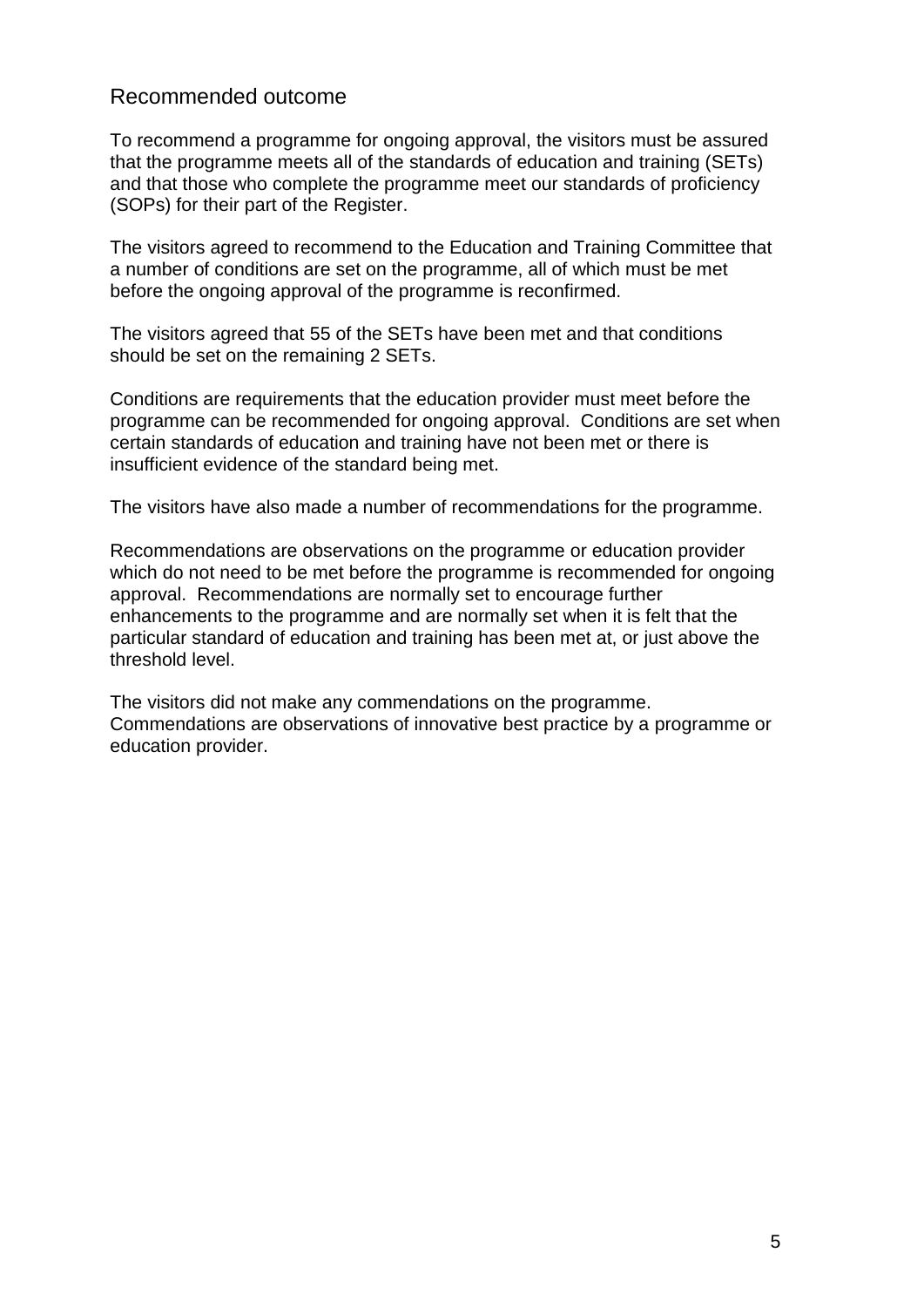## **Conditions**

#### **2.1 The admissions procedures must give both the applicant and the education provider the information they require to make an informed choice about whether to take up or make an offer of a place on a programme.**

**Condition:** The education provider must revisit the programme and admissions documentation to ensure that the terminology in use is accurate and reflective of the current terminology used in relation to statutory regulation.

**Reason:** The programme and admissions information submitted by the education provider did not fully comply with the advertising guidance issued by the HPC. In particular, there were instances of out-of-date terminology in reference to HPC being a professional body, accrediting a programme or requiring a certain number of practice hours for the programme. There was also a reference to HPC regulations superseding the university regulations and not allowing more than '…one retrieval opportunity in academic or practice education'. The HPC does not accredit programmes and does not set any requirements on a programme such as number of practice hours or the number of assessment re-takes that are permitted. In addition there were references to students on completion of the programme being able to apply for registration with the HPC rather than being 'eligible to apply for registration with the HPC.' The visitors considered the terminology to be misleading to applicants and students and therefore require the programme and admissions documentation to be reviewed to remove any instance of incorrect or out-of-date terminology throughout. This will ensure that applicants have the information they require to make an informed choice about whether to take up or make an offer of a place on a programme.

#### **2.3 The admissions procedures must apply selection and entry criteria, including criminal convictions checks.**

**Condition:** The education provider must revisit the programme documentation to ensure that the procedures relating to selection and entry criteria, particularly the process enacted for checking applicants for criminal convictions, is clearly stated.

**Reason:** From discussions with the programme team the visitors were satisfied that the education provider had in place clear admissions procedures and entry criteria in relation to the programme, including a clear process for checking applicants for previous criminal convictions. However, the processes as detailed within the documentation were judged by the visitors not to accurately represent the procedures as described, and were thus judged to be potentially confusing. The visitors therefore require the education provider to revise their documentation to accurately reflect the processes as described by the programme team during the visit.